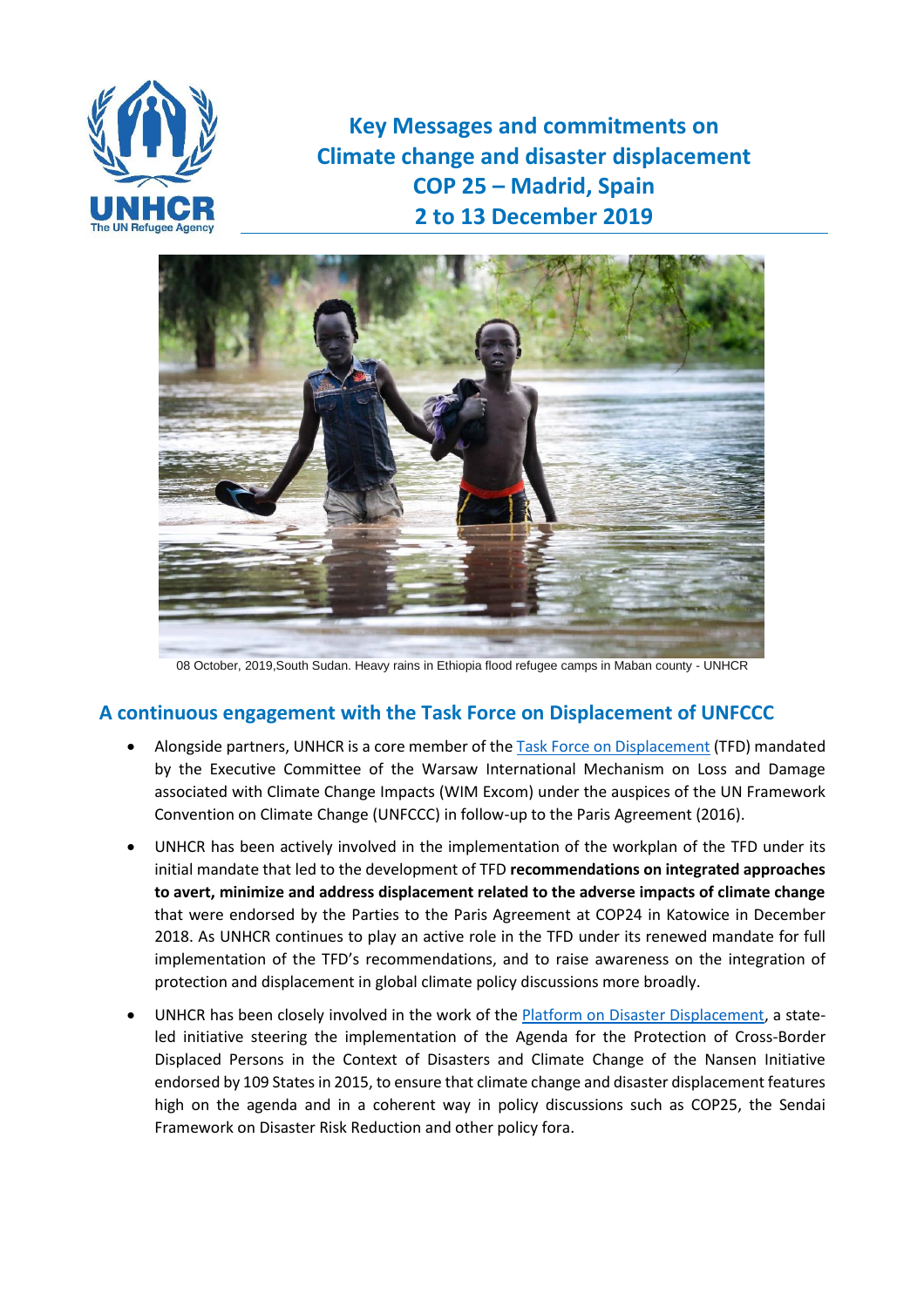

# **Legal and normative guidance on application of refugee law**

- UNHCR has played a leading role in highlighting the relevant legal frameworks and the protection gaps resulting from cross-border disaster displacement in the context of climate change, catalysing international discussions and legal and normative development in this area.
- Where the effects of climate change and disaster interact with conflict and violence, **affected people who are forcibly displaced across international borders may be refugees** under the 1951 Refugee Convention or regional refugee frameworks. In fact, the Global Compact on Refugees, affirmed by the UN General Assembly on 17 December 2018, recognizes that "while not in themselves causes of refugee movements, **climate, environmental degradation and natural disasters increasingly interact with drivers of refugee movements**" (para 8). In 2017, UNHCR published [Legal considerations on refugee protection for people fleeing conflict and famine](https://www.refworld.org/docid/5906e0824.html)  [affected countries,](https://www.refworld.org/docid/5906e0824.html) indicating that people displaced by humanitarian crises linked to a mix of the consequences of conflict, public disorder, the effects of climate change, and drought may qualify as refugees within the meaning of the 1951 Convention or the 1969 OAU Convention. Some people displaced across borders solely in the context of climate change or disasters may fall within the definition of a refugee under regional instruments if and when flight is a result of a serious disturbance to public order. UNHCR is now developing further **legal guidance** on the applicability of international and regional refugee law frameworks in the context of climate change and disaster.
- However most people displaced across an international border solely by the effects of disaster or climate change will not fall within the definition of a refugee under international law. **They may nevertheless still be in need of international protection**, on a temporary or longer term basis. UNHCR has produced [Guidelines on Temporary Protection and Stay Arrangements](file://///SWIGEFIL101/Users/BISHOPE/COP25/UNHCR%20undertakes%20research%20to%20improve%20understanding%20of%20international%20protection,%20climate%20change%20and%20disaster%20displacement%20to%20help%20States%20to%20respond%20to%20related%20challenges.) to inform Government responses to such humanitarian crises and disasters.
- UNHCR's expertise has also come to bear in guiding States in undertaking **planned relocations** internally, wit[h guidance](https://www.unhcr.org/protection/environment/562f798d9/planned-relocation-guidance-october-2015.html) and [a toolbox](https://www.unhcr.org/protection/environment/596f1bb47/planned-relocation-toolbox.html) done in partnership with others, to ensure that protection considerations are at the forefront of any needed relocations in the face of climate induced hazards.

# **An operational engagement at the side of displaced populations**

- UNHCR's vast experience with providing protection and leading crisis responses in refugee situations, as well as providing interagency leadership on protection, shelter and site coordination and management in internal displacement crises, means that it has much to contribute in the climate change/disaster displacement context. UNHCR has provided **protection and assistance in numerous disaster situations** over the years, and its mandate and expertise in the area of forced displacement has been recognized as equally being directly relevant to displacement also in the climate change context. In cooperation with and support of States, UNHCR has played a key role in leading and delivering an operational protection response, especially in emergency situations, to address the needs of people displaced in such contexts – both across borders and in internal displacement situations.
- It should be recalled that operationally in disaster displacement contexts, **it is the protection needs in consequence of displacement which could trigger UNHCR's international protection and displacement mandate and expertise, not the causes of the displacement.** Strong partnerships and collaborations with other agencies and expertise in the field of disaster risk